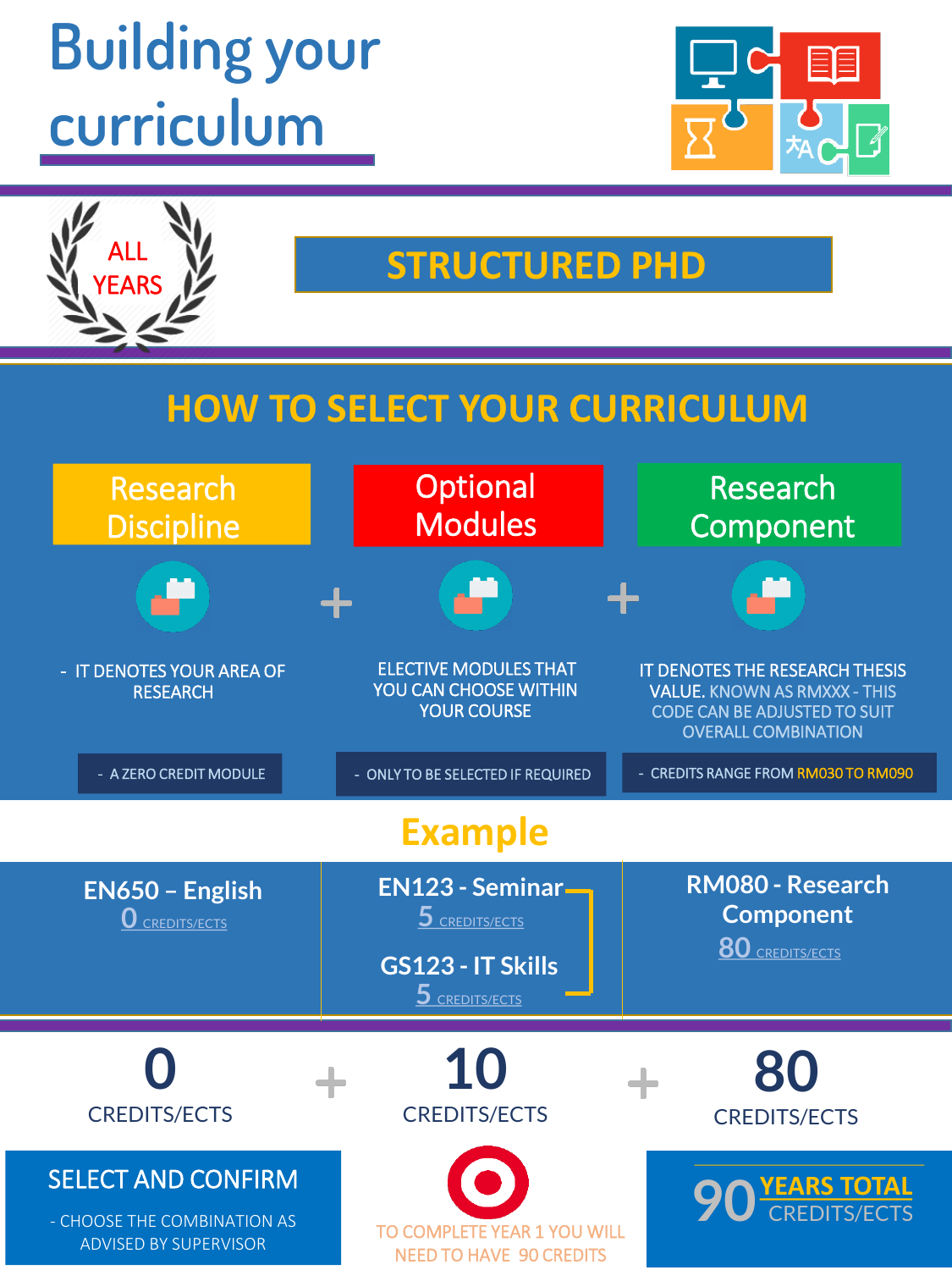# **Building your curriculum**